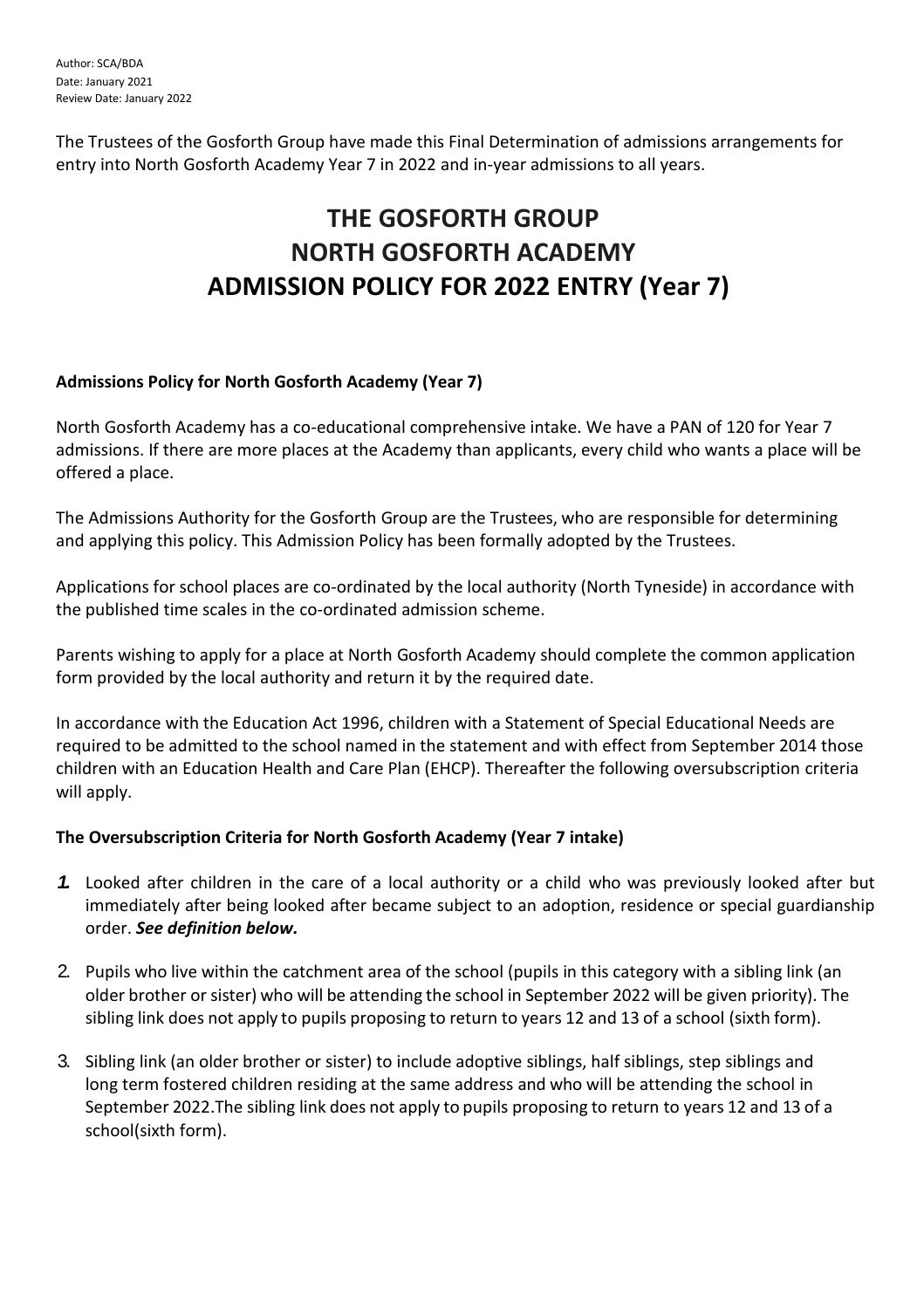4. Shortest distance measured as a straight line from a single fixed central point of the home address (including flats) to the central point of the school using the Local Land and Property Gazetteer and the Council's Geographical Information System (GIS) system.

*N.B The above distance measurement will also be used as a 'tiebreaker' within each criterion, if necessary. In the case of flats if there is more than one home address with the same measurement*  the flat with the lowest number will be offered the place. In all other cases of the same measurement, *random allocation will be used.*

## **Definitions**

A Looked After Child is a child who is in the care of a local authority in accordance with section 22 of the Children Act 1989 at the time the application for admission to school is made and whom the local authority has confirmed will still be looked after at the date of admission. This also includes children who appear to the admission authority to have been in state care outside of England and ceased to be in state care as a result of being adopted.

An Adoption Order is an order made under section 46 of the Adoption and Children Act 2002.

A Residence Order is an order outlining the arrangements as to the person with whom the child will live under section 8 of the Children Act 1989.

A Special Guardianship Order is an order appointing one or more individuals to be a child's special guardian or guardians.

#### **Late Applications**

If you return your application after the closing date your application will be classed as Late unless exceptional circumstances exist. The Local Authority will consider your reasons, provided they are received by the required date, and if they are exceptional, consider your application along with those received on time. Examples of what may be considered as exceptional circumstances are a family who have just moved into the area (proof of ownership or tenancy agreement will be required). If your reasons are not exceptional then your application will not be processed until after all those received by the closing date have been processed.

# **Equal Preference System**

The Trustees operate an equal preference system for processing applications. This means at the first stage there will be no distinction between first, second or third preference applications. Therefore, all applications will be considered equally against the admission criteria. If a pupil qualifies for a place at more than one school the parent's highest ranked preference will be offered and any lower ranking offers will be disregarded.

#### **Parental Responsibility**

When considering your application the Trustees will use the parental home residence of the Parent/Carer who receives or would have received the child benefit for the child/ren.